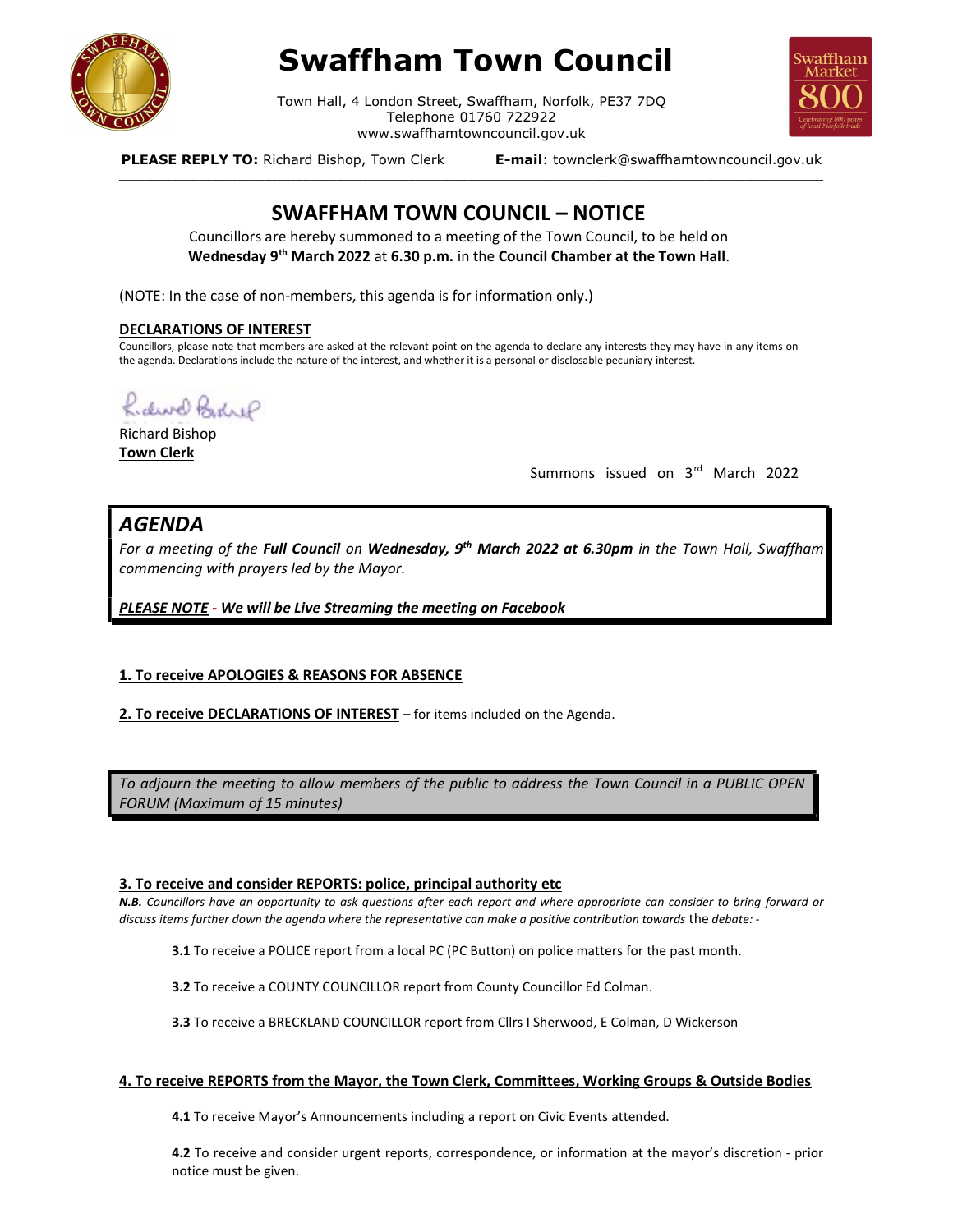4.3 To receive the Town Clerk's Report and Councillors' questions relating to ongoing business.

#### 5. To receive and/or agree the MINUTES:

5.1 **\*\*** Wednesday 9<sup>th</sup> February 2022 - Full Council.

#### 6. FINANCE:

6.1<sup>\*\*</sup> To receive and consider Accounts for payment for February 2022 (recorded as **Appendix 1**).

6.2<sup>\*\*</sup> To receive and consider indicative estimated costs for upgrading Council Chamber with Hybrid meeting technology.

6.3 \*\* To receive and consider estimated costs per bin for waste collection from Swans Nest site.

6.4 \*\* To receive and consider attendance at SLCC Spring Training Conference on 25<sup>th</sup> March 2022.

6.5 \*\* To receive and consider application for a grant from the Swaffham Rotary Club.

#### 7. To receive and consider CORRESPONDENCE or INFORMATION

## 7.1 GENERAL:

a) To note receipt of weekly correspondence or information (a list is recorded as Appendix 2).

b) \*\* To receive and consider revised Service Level agreement with Swaffham Cultural Consortium.

c) \*\*To receive and consider request from the Month's Union to Plant a tree for their  $(120<sup>th</sup>)$ anniversary.

d) \*\* To receive and consider amended wording for top sheet of the Barn Feasibility & Planning report.

e) To receive and consider a local collection point for Ukraine/shoe box proposal, permission to fly Ukrainian flag and support/promotion of event at Assembly Rooms on 21 $\mathrm{^{st}}$  March at 10am.

f) To receive and consider information relating to Outdoor Fitness area at Swans Nest.

g) To receive and consider proposal from Assets & Open Spaces Committee to change use of Cemetery Chapel to a practical area for storage.

# 7.2 BRECKLAND COUNCIL

a) \*\*To receive and consider HAZ Funding for benches in the Town Centre and Town Council commitment to future maintenance costs.

#### 7.3 NORFOLK COUNTY COUNCIL

a) To receive and consider proposal from the Transport & Environment Committee to request a 'zero emissions clean air zone' for the Town Centre.

#### 7.4 POLICE

a) To receive and consider crime prevention report regarding the public toilets.